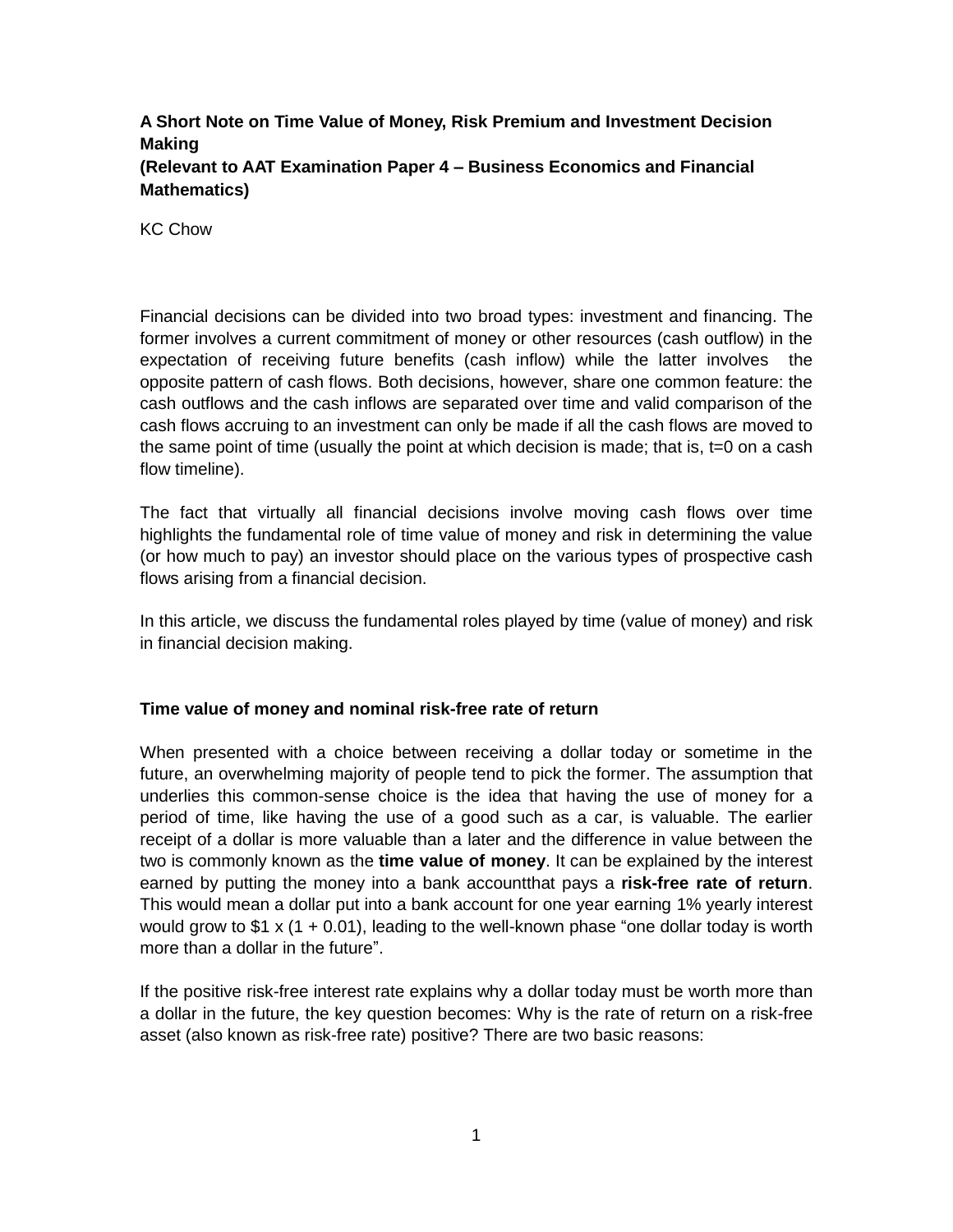- 1) People prefer to consume goods and services today rather than waiting to consume similar goods in the future. In other words, people are impatient. As a compensation for their waiting (think about putting money into a bank account for one year), people would only be willing to make a risk-free investment for a period of time if receiving a positive rate of return. This compensation is commonly known as the **real risk-free rate of return (RRFR)**.
- 2) Since we are living in a world with inflation (the phenomenon that the general price level goes up over time persistently), people would only put their money into bank account (a risk-free asset) if they get a return which not only compensates for their time of waiting, but also for the loss of purchasing power due to the rising price level during the period the money is put into the bank account. This compensation for inflation-induced cost is commonly known as the **inflation premium**.

The **sum** of the nominal risk-free rate of return and inflation premium is called the **nominal risk-free rate of return (NRFR)**. A daily real-life example is the interest earned from a bank deposit. Note that, all else the same, interest rates on long-term bonds (10 year government bonds) in general are higher than interest rates on short-term bonds.

### **Risk and risk premium**

Rather than putting all their savings into (virtually) risk-free bank deposits and other riskfree assets such as short-term government securities (e.g. US Treasury bills), most people (investors) also invest in risky assets such as stocks to try to earn higher returns. However, they only do so (?) if they get sufficient compensation for bearing the risk associated with the risky assets. Since different assets carry different risks (defined as the uncertainty associated with the cash flows provided by the asset) (for example, shares in general carry more uncertain cash flows than bonds), people investing in risky assets will demand a return (called **required rate of return**) which is made up of the following components:

- 1) Nominal risk-free rate of return (NRFR)
- 2) Risk premium of risky asset i  $(RP_i)$

Note that the NRFR is common to all assets no matter whether they are risk-free or risky. Risk premium, on the other hand, is asset-specific as different assets have different risks. Moreover, the NRFR is observable in the market (quoted by financial institutions and hence need not be estimated by investors themselves) but the risk premium is not observable and has to be estimated. Investors possessing the same information may come up with very different estimates for the risk premium of an asset and hence return demanded for the asset. This is the main reason for the wide range of value estimates assigned by different market analysts on the same risky asset, such as stocks.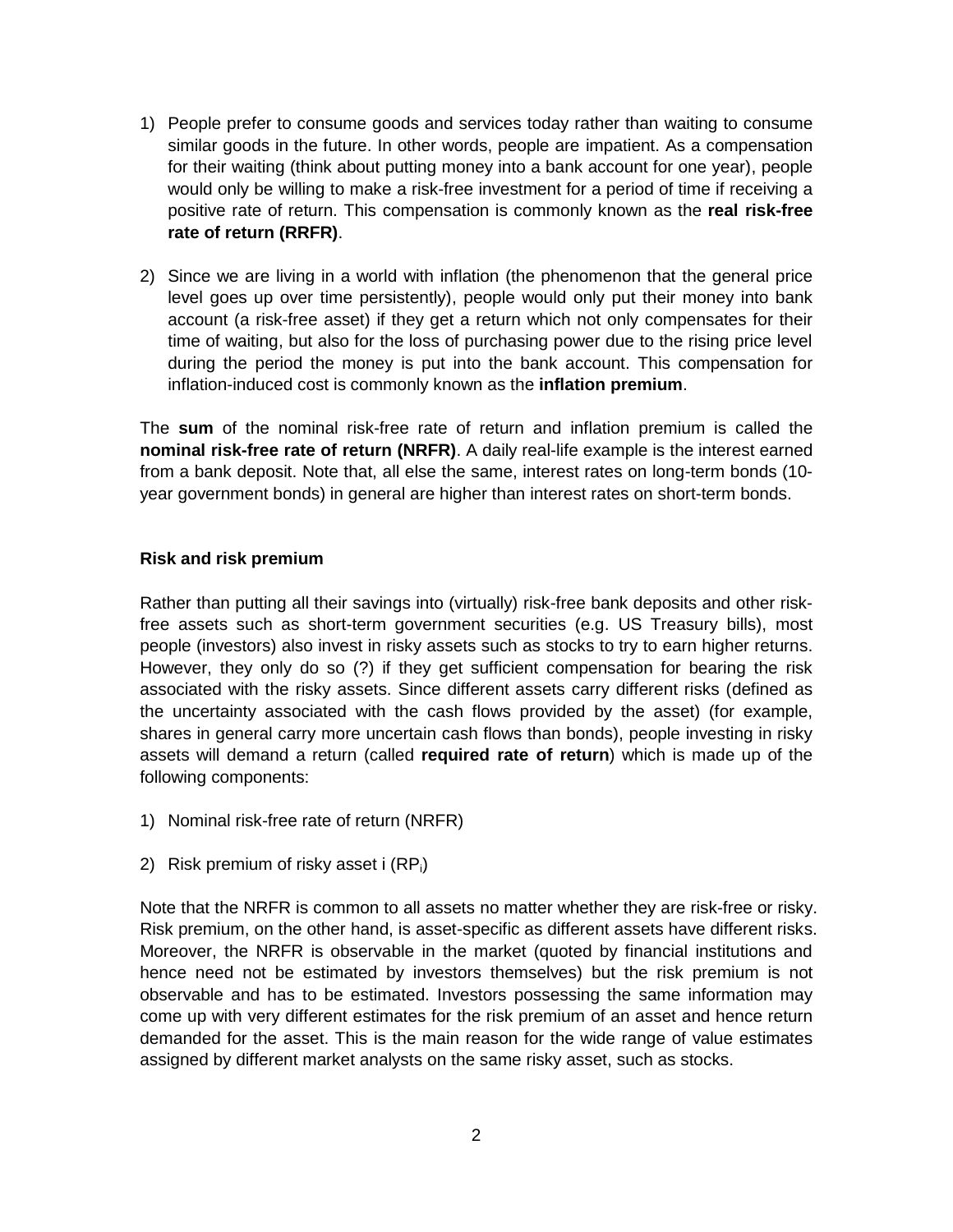## **Example**

Consider an investment that requires an outlay of \$100,000 at the beginning of the year. The cash flow from the investment at the end of the year is \$112,000. Should the firm go ahead with the investment?

# **Case (i): The firm needs to borrow the \$100,000 at yearly interest rate of r%.**

## **Decision:**

Borrow and invest if  $$112,000 \ge $100,000 \times (1+r\%) = FV$  (future value)

```
Do not invest if $112,000 < $100,000 x (1+r%)
```
or:

Accept the project if PV (present value) = Value of the project =  $\frac{$112,000}{$(1+r)}$  > \$100,000

Reject the project if PV = Value of the project =  $\frac{$112,000}{$(1+r)}$  < \$100,000

or:

Accept the project if NPV (net present value) =  $\frac{\$}$  $\frac{(112,000)}{(1+r)}$  - \$100,000 > 0

Reject the project if NPV =  $\frac{$112,000}{$1+r)}$  - \$100,000 < 0

Points to note:

- "Value" goes by many names: "worth", "the maximum amount willingly paid by the buyer", "the minimum selling price demanded by the seller", present value (of the project cash inflows), etc.
- "r" is the interest rate charged on the bank loan used to finance the project; in other words, it is the cost of capital of the project. It is the sum of the risk-free rate (NRFR) and the risk premium for the project (and depends on the riskiness of the project).
- The value of the project  $(\frac{\$}{\phantom{a}})$  $\frac{(12,000)}{(1+r)}$  > \$100,000 (cost) is NOT ONLY profit-making (\$112,000 - \$100,000) BUT ALSO **value-creating** in the sense that \$112,000 > (cost of the project + interest cost). This means that "borrow and invest" is a better option than "Not borrow and not invest"; a positive NPV project leads to the efficient allocation of the firm's limited resources.